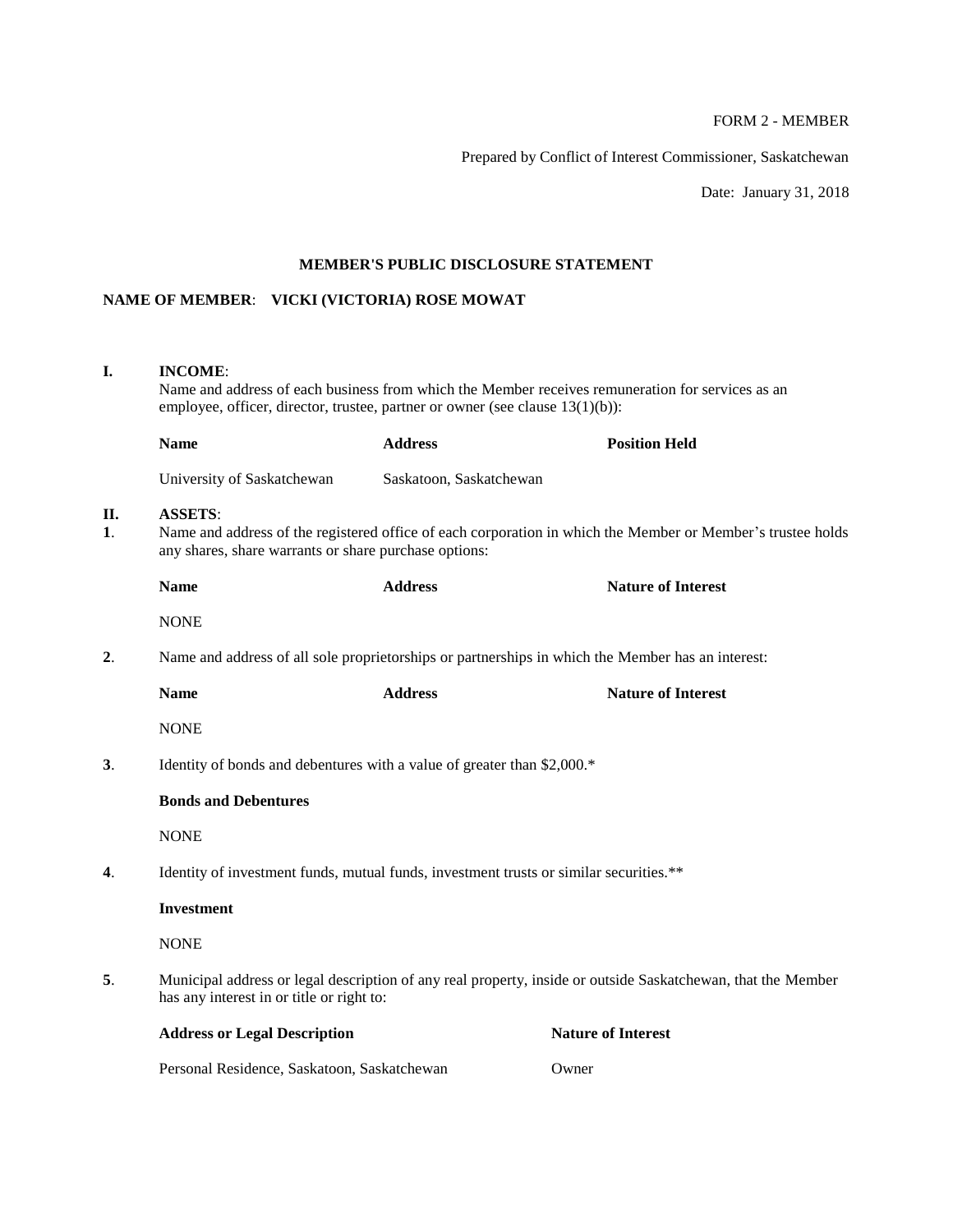## Page 2

#### III. GOVERNMENT CONTRACTS

Identity and extent of the Member's participation in any Government contract as defined in Section 15 of *The Members' Conflict of Interest Act*:

#### **Description of Contract Nature of Interest**

**NONE** 

## **IV. GIFTS AND BENEFITS**:

Identity and the extent of any gift or personal benefit received by the Member and mentioned in a disclosure statement filed pursuant to subsection 7(3) of *The Members' Conflict of Interest Act*:

**Identity Extent**

NONE

### **V. OTHER**

- **1**. The identity of any grant or subsidy from the Crown that was received by the Member or any other business listed in paragraph  $II(1)$ \*\*\*.
	- **Identity Extent NONE**
- **2**. Name and address of each corporation, organization or association of which the Member is an officer or director:

| <b>Name</b> | <b>Address</b> | <b>Position</b> |
|-------------|----------------|-----------------|
|             |                |                 |

NONE

**3**. Name and address of each organization or association in which the Member holds a Membership:

| <b>Name</b>                                     | <b>Address</b>          | <b>Status of Membership</b> |
|-------------------------------------------------|-------------------------|-----------------------------|
| Executive Women,                                | Saskatoon, Saskatchewan | Member                      |
| International of Saskatoon (EWI)                |                         |                             |
| CUPE 3287 Sessional Lecturers,                  | Saskatoon, Saskatchewan | Member                      |
| University of Saskatchewan                      |                         |                             |
| #38 Army, Navy and Air<br><b>Force Veterans</b> | Saskatoon, Saskatchewan | Member                      |
| Administrative and Supervisory                  | Saskatoon, Saskatchewan | Member                      |
| Personnel Association (ASPA)                    |                         |                             |
| Saskatchewan New Democratic                     | Regina, Saskatchewan    | Member                      |
| Party                                           |                         |                             |
| Saskatoon Co-operative<br>Association Ltd.      | Saskatoon, Saskatchewan | Member                      |
| CN Curling Club                                 | Saskatoon, Saskatchewan | Member                      |
| <b>CURLSASK</b>                                 | Regina, Saskatchewan    | Member                      |
| Curling Canada                                  | Orleans, Ontario        | Member                      |
|                                                 |                         |                             |